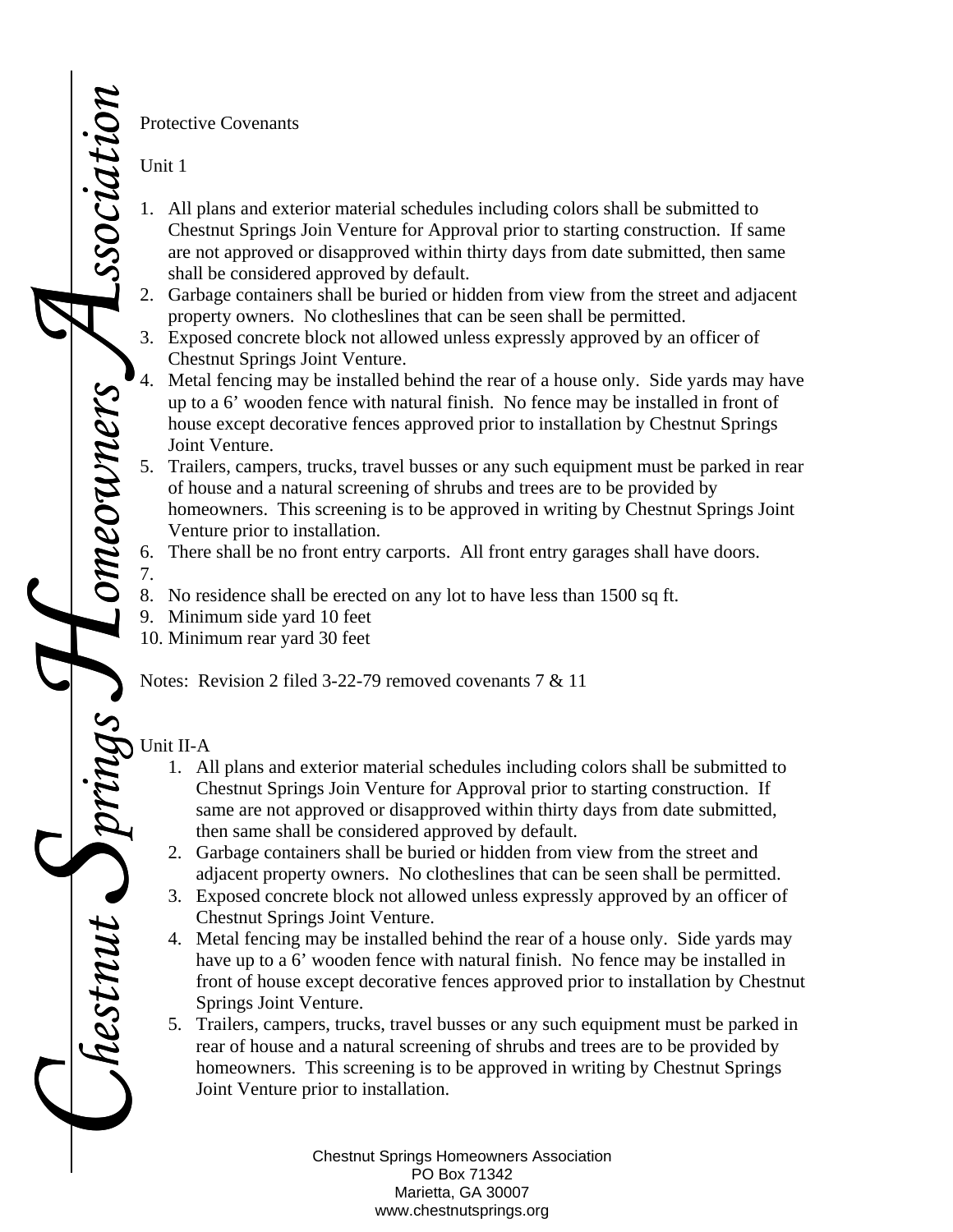- 6. There shall be no front entry carports. All front entry garages shall have doors.
- 8. No residence shall be erected on any lot to have less than 1500 sq ft.

## Unit II-B

7.

- 1. All plans and exterior material schedules including colors shall be submitted to Chestnut Springs Join Venture for Approval prior to starting construction. If same are not approved or disapproved within thirty days from date submitted, then same shall be considered approved by default.
- 2. Garbage containers shall be buried or hidden from view from the street and adjacent property owners. No clotheslines that can be seen shall be permitted.
- 3. Exposed concrete block not allowed unless expressly approved by an officer of Chestnut Springs Joint Venture.
- 4. Metal fencing may be installed behind the rear of a house only. Side yards may have up to a 6' wooden fence with natural finish. No fence may be installed in front of house except decorative fences approved prior to installation by Chestnut Springs Joint Venture.
- 5. House Trailers, campers, trucks (except pickups and vans), travel busses boats and/or boat trailers must be parked in garage or basement of the house on said lot.
- 6. There shall be no front entry carports. All front entry garages shall have doors.
- 7. No residence shall be erected on any lot to have less than 1500 sq ft. for single story dwellings

## Unit II-C

*Chestnut* 

*Springs* 

*Homeowners* 

*Association*

- 1. All plans and exterior material schedules including colors shall be submitted to Chestnut Springs Join Venture for Approval prior to starting construction. If same are not approved or disapproved within thirty days from date submitted, then same shall be considered approved by default.
- 2. Garbage containers shall be buried or hidden from view from the street and adjacent property owners. No clotheslines that can be seen shall be permitted.
- 3. Exposed concrete block not allowed unless expressly approved by an officer of Chestnut Springs Joint Venture.
- 4. Metal fencing may be installed behind the rear of a house only. Side yards may have up to a 6' wooden fence with natural finish. No fence may be installed in front of house except decorative fences approved prior to installation by Chestnut Springs Joint Venture.
- 5. House Trailers, campers, trucks (except pickups and vans), travel busses boats and/or boat trailers must be parked in garage or basement of the house on said lot.
- 6. There shall be no front entry carports. All front entry garages shall have doors.
- 7. No residence shall be erected on any lot to have less than 1500 sq ft. for single story dwellings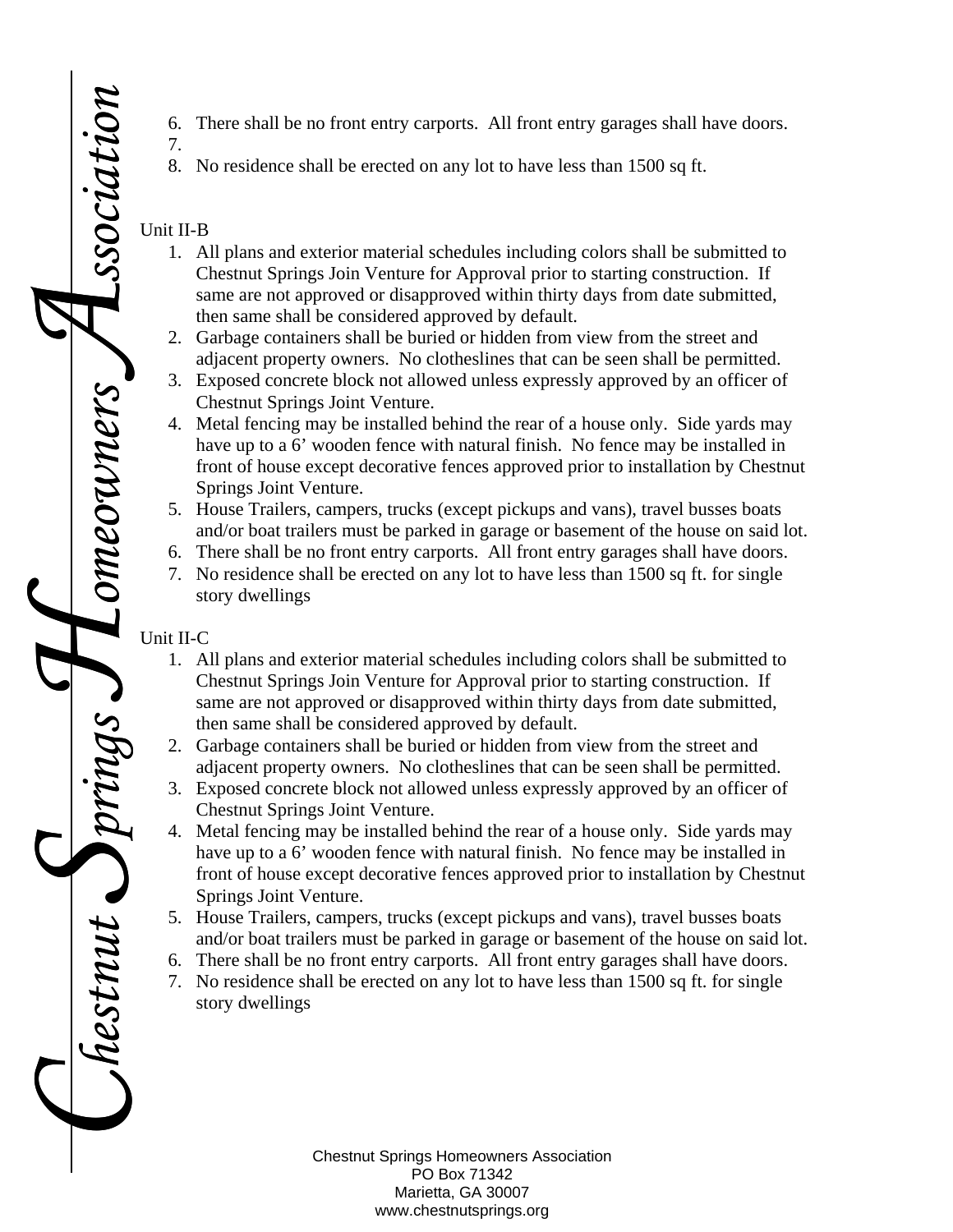Unit III

- 1. All plans and exterior material schedules including colors shall be submitted to Cotton States Properties LTD, for Approval prior to starting construction. If same are not approved or disapproved within thirty days from date submitted, then same shall be considered approved by default.
- 2. Garbage containers shall be buried or hidden from view from the street and adjacent property owners. No clotheslines that can be seen shall be permitted.
- 3. Exposed concrete block not allowed unless expressly approved by an officer of Cotton States Properties LTD.
- 4. Metal fencing may be installed behind the rear of a house only, but must be inside of building set back lines shown on this plat. Side yards may have up to a 6' wooden fence with natural finish. No fence may be installed in front of house except decorative fences approved prior to installation by Cotton States Properties LTD
- 5. House trailers, campers, trucks (except pickups and vans), travel busses, boats and/or boat trailers must be parked in garage or basement of the house on said lot.
- 6. There shall be no front entry carports. All front entry garages shall have doors.
- 7. No residence shall be erected on any lot to have less than 1500 sq ft. for single story dwelling.

## Unit IV

- 1. No lot shall be used except for residential purposes. No building shall be erected, altered, placed or permitted to remain on any lot other than one detached single family dwelling not to exceed two and one-half stories, and a private garage for not more than two cars. No temporary house, shack or tent shall be erected on said lots or parcels to be used for residential purposes, and no lot may be used for school, church or kindergarten purposes, except that Chestnut Springs shall be able to maintain an office on any lot until such time as all of the lots have been sold and residences constructed thereon. No front entry carport shall be allowed. Front entry garages with garage doors shall be acceptable.
- 2. All plans for structures to be erected on said lot shall be submitted to Architectural Control Committee for approval before commencing construction. If same are not approved or disapproved within thirty days from date submitted, then same shall be considered approved by default. Before any house may be occupied, it must be completely finished on the exterior in accordance with said plans. All of the yard which is visible from any street must be planted with grass or have other suitable ground cover. Mailbox and supporting structure shall be complete and the design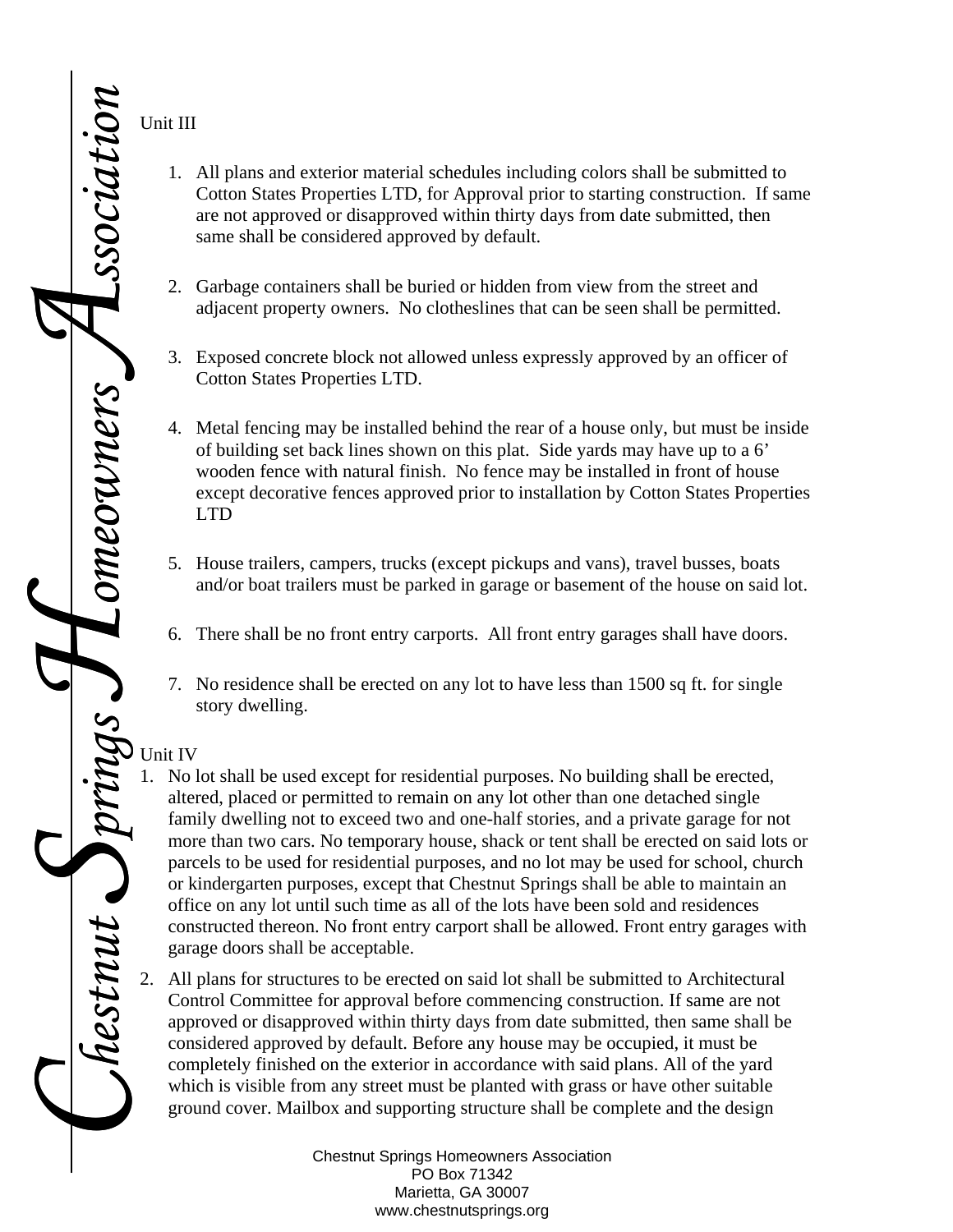shall harmonize with adjacent buildings as approved by Architectural Control Committee, and the driveway surface must be either paved or the surface approved by Architectural Control Committee.

- 3. Exterior materials and an exterior finishing schedule must be submitted to Architectural Control Committee for approval prior to the installation of said materials and finishes. Samples of these materials and finishes must be submitted if requested. If same are not approved or disapproved within thirty days from date submitted, then same shall be considered approved by default. Whenever buildings erected on any lot or constructed in whole or in part of concrete, concrete blocks, cinder blocks or other fabricated masonry units, such blocks or other prefabricated masonry units shall be veneered with brick or natural stone or other approved material over the entire surface exposed above finished grade unless otherwise approved by Architectural Control Committee.
- No lot or parcel of land shall be used as a dumping ground for rubbish, trash or garbage; nor shall any lot or parcel be used for keeping or breeding of livestock animals of any kind, except that household pets may be kept, provided they are not kept for breeding or maintained for any commercial purpose. No noxious or offensive activity shall be carried on upon any lot nor shall anything be done thereon which may be or may become an annoyance to the neighborhood. Garbage containers shall be buried or shall be located abutting rear or sides of houses and shall be contained within an enclosure. The design or materials of such enclosure shall be in keeping with the general appearance of the house.
- 5. Dwelling buildings erected on any lot shall each have not less than 1500 square feet of heated and finished living area.
- 6. Easements are reserved to the undersigned, its successors and assigns, for installation and maintenance of utilities, drainage facilities, storm sewers and sanitary sewers as designated herein, or as may hereafter appear on any plat of record in which reference is made to these covenants.
- 7. Nothing shall be erected, placed or altered on any lot nearer to any Street than building set back lines unless the same be retaining walls of masonry construction or railroad ties which do not in any event rise above the finished grade elevation of the earth embankments so retained, reinforced or stabilized, except that this restriction shall not apply to that which has been approved by Architectural Control Committee. The exposed part of retaining wall shall be made of brick, natural stone or veneered with brick or natural stone or railroad ties or other approved material.
- Metal fencing shall be allowed only to the rear of a residence on any lot. Side yards of a residence on any lot may have up to a six-foot wooden fence so long as said fence has a natural finish only. No fence may be installed or placed to the front of a residence on any lot except decorative fences which have been approved by the Architectural Control Committee in advance of installation.

*Chestnut* 

*Springs* 

*Homeowners* 

*Association*

9. No advertising signs, billboards or high and unsightly structures shall be erected on any lot or displayed to the public on any lot, except that after written permission of the undersigned, its successors or assigns, is obtained, a sign may be used to advertise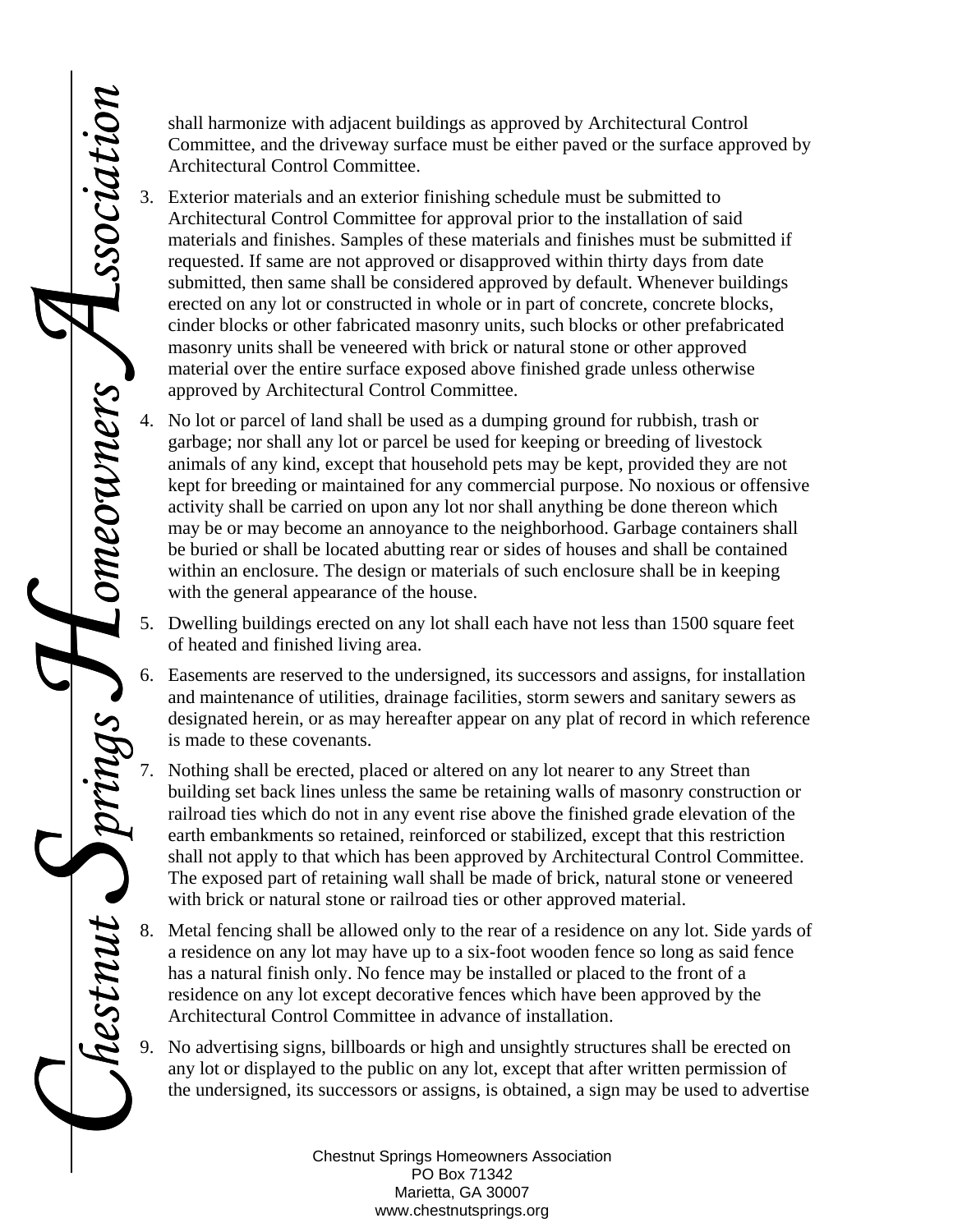the property for sale or rent. The undersigned shall be authorized to withhold its approval or consent until being furnished information as to the size, style and color of any proposed sign permitted hereunder.

- 10. No oil drilling, oil development operations, oil refining, quarrying or mining operations of any kind shall be permitted upon or in any lot, nor shall oil wells, tanks, tunnels, mineral excavations or shafts be permitted upon or in any lot. No derrick or other structure designed for use in boring for oil or natural gas shall be erected, maintained or permitted upon or in any lot.
- 11. No individual sewage disposal system shall be permitted on any lot unless such system is designed, located and constructed in accordance with the requirements, standards and recommendations of the State of Georgia Health Department. Approval of such systems as installed shall be obtained from such authority.
- 12. No clotheslines shall be permitted on any lot.

*Chestnut* 

*Springs* 

*Homeowners* 

*Association*

- 13. Trailers, campers, trucks (except pickups and vans), travel buses or any such equipment must be parked in the garage or basement of the residence located on such lot.
- 14. The recreation facilities are dedicated for use by the property owners of Chest Springs Subdivision only and are not available for public use.
- 15. The Architectural Control Committee shall be Chestnut Springs, a Joint Venture Comprised of C.W.M. PROPERTIES, INC. and COTTON STATES PROPERTIES, LTD. The majority of the committee may designate a representative to act for it. In the event of resignation of any member of the committee, the remaining members shall have full authority to designate a successor. Neither the members of the committee, nor its designated representatives, shall be entitled to any compensation for services performed pursuant to this covenant. At the time that all the lots are sold and residences are constructed thereon, the then record owners of a majority of the lots shall have the power, through a duly recorded written instrument, to change the membership of the committee or to withdraw from the committee or restore to it any of its powers and duties. All plans which are required to be submitted to and approved by the said committee must receive a majority vote for approval.
- 16. If anyone bound to observe and comply with these protective covenants shall violate or attempt to violate any covenant while the same is in force, it shall be lawful for any other person owning an interest in land subject to these covenants to prosecute any proceeding at law, or in equity, against such violator to prevent, or to recover damages for such attempt or violation.
	- 17. Invalidation of any one of these protective covenants by judgment or court order shall in no wise affect any of the other provisions which shall remain in full force and effect.
- 18. The failure of the undersigned to insist in any one or more cases upon the strict performance of any of the terms, covenants, conditions, provisions or agreements herein contained shall not be construed as a waiver or a relinquishment in the future of the enforcement of any such term, covenant, condition, provision or agreement. The acceptance or performance of anything required to be performed with knowledge